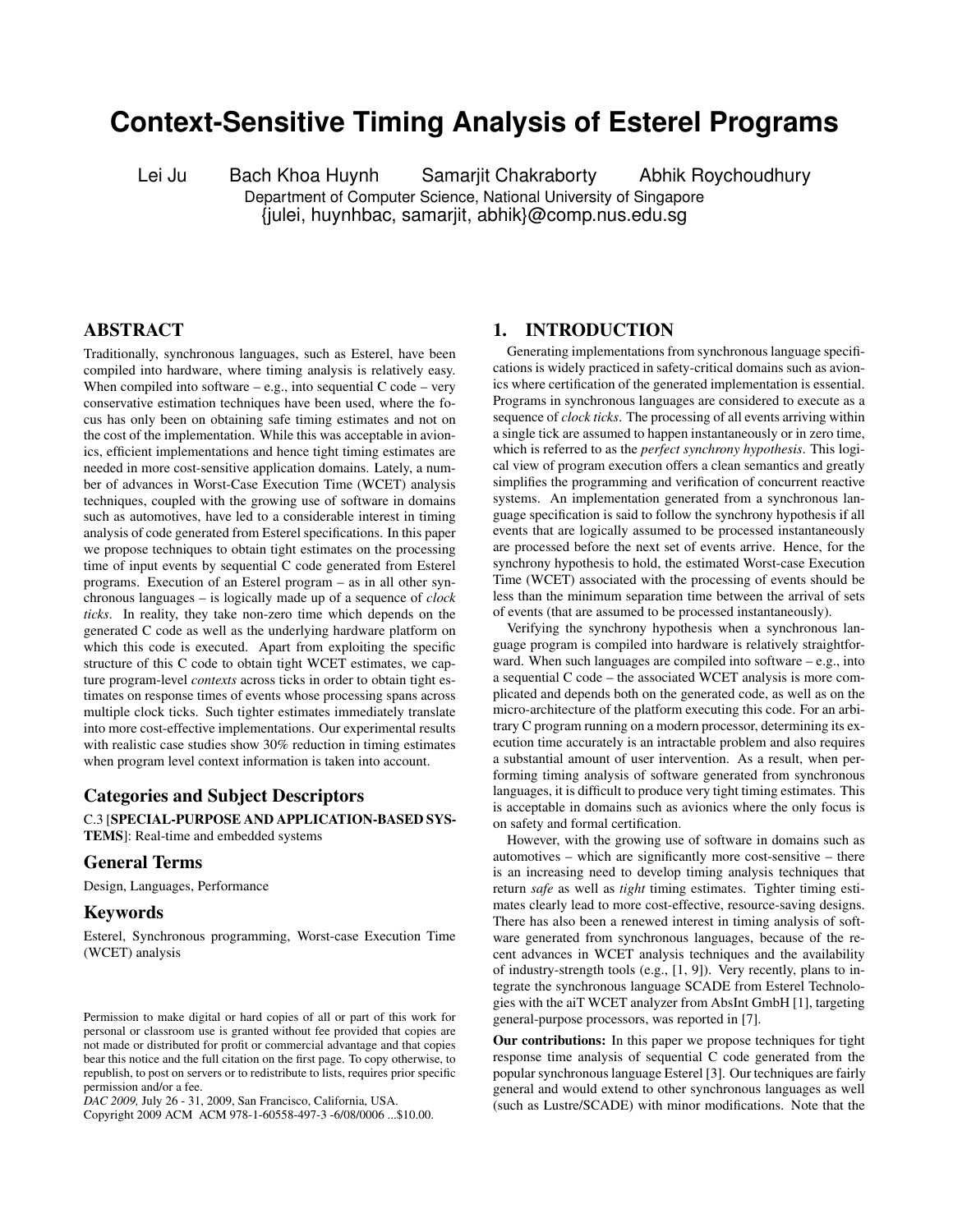

Figure 1: An Esterel program, compiled C tick function, and Tick Transition Automata

central problem here is to verify whether the synchrony hypothesis holds for a particular C code and underlying processor architecture. Towards this, we systematically remove infeasible program paths in the generated C code by exploiting the syntax and semantics of the source Esterel program. Further, we capture program contexts at the start of any clock tick in order to further refine our execution time estimates. Program contexts might comprise values of certain variables at the start of a clock tick, which might help in ruling out certain execution paths in the code to be executed within this tick. Capturing such program contexts lead to significantly improved response time estimates of events whose processing spans multiple clock ticks.

Related work: Analysis and debugging of timing properties of synchronous language specifications (targeting general-purpose processors) has been somewhat ignored until recently. High-level timing analysis of Esterel programs have been studied in [8, 15], where the problem was to compute the number of transitions in the underlying automata (encoding an Esterel specification) in response to different input events. In other words, the problem is that of computing the number of Esterel clock ticks, rather than the execution time of code within a tick. The timing analysis problem where the states of the automata have been annotated with WCET estimates has been discussed in [11].

Low level WCET analysis for a single Esterel tick is solved in [2] for a special Esterel processor, where the instruction set and micro-architecture are different from a general-purpose processor. [14] has been addressed the problem of infeasible paths in the generated code is mentioned and timing analysis of the whole Esterel program is studied. The methodology is restricted, since it requires two separate codes to be generated from the synchronous program — one on which the WCET analysis is performed, and one which guides the analysis. Again, the issue of capturing context information has not been addressed.

Finally, very recently, [10] and [7] report preliminary results on integrating stand-alone WCET analyzers with synchronous language compilers to provide real-time guarantees on the generated C code. The framework we propose here follows a similar direction, and we believe that our techniques can be integrated with the works in [10] and [7] to obtain even tighter timing estimates.

#### 2. OVERVIEW OF ESTEREL

Figure 1(a) shows a toy Esterel program which will be used as an illustrative example in this paper. It consists of two concurrently running processes. The input event  $IN$  is consumed by the first process in the second logical tick, and the corresponding output event OUT is emitted by the second process in the fourth tick. Thus, it takes three logical ticks to produce the output. The first tick

in the first process performs some other operations (e.g., system initialization) that are irrelevant to the computation of  $IN$ . Details of the syntax and semantics of Esterel may be found in [3, 6].

Compiling Esterel: In our problem setting, we assume an Esterel program to be compiled into C code and executed on a single-core general purpose processor. Various techniques exist for compiling Esterel into C programs [13]. In this paper, we focus our discussion on the control flow graph-based Esterel compilation, which normally produce fast and small C code. Figure 1(b) shows (a simplified version of) the generated C code from the example Esterel program using the open source Columbia Esterel Compiler (CEC) [5]. The compiled C code is in the form of a tick function, such that the set of (feasible) execution paths of the tick function represent all possible computations in an Esterel tick.

### 3. TICK TRANSITION AUTOMATA

Esterel language is finite state in nature, that is, a finite-state automata can capture the behavior of an Esterel program. The full automata corresponding to an Esterel program has many uses, such as in compilation and/or program property verification. However, the combinatorial explosion in the number of states of the full automata is well-known. Instead, for our response-time calculation, we construct a smaller automata called the Tick Transition Automata (TTA for convenience, but not to be confused with Time triggered architectures). The states of this automata capture only the global control flow of an Esterel program — data variable values do not appear in the states.

As already mentioned above, compiling an Esterel program generates a tick function which captures all possible Esterel executions in a single tick. In other words, the Esterel program execution corresponds to repeated executions of this tick function. Naturally, the tick function needs auxiliary variables to capture the progress in control flow in each process (or thread) of the Esterel program. For each process i, a state variable  $s_i$  is introduced. Different values of a state variable  $s_i$  correspond to the different ticks that process i could execute.

Control states: The states of the TTA correspond to valuations of the  $s_i$  variables. A transition in TTA corresponds to assignment of one or more  $s_i$  variables. In the example shown in Figure 1, two state variables s1 and s2 are introduced to encode the tick transition information of the Esterel program. The states of the TTA correspond to the valuations of  $s1$ ,  $s2$ . We call a valuation of the  $s<sub>i</sub>$ variables as a *global control state* since it captures the progress in control flow of all the threads of an Esterel program. The individual s<sup>i</sup> variables will be called as *control state variables*.

Formal definitions: Formally, a TTA identifies all paths in the Esterel program that can be executed between an input event *IN* and its output *OUT*. It can be defined as a 5-tuple  $\langle Q, \Sigma, \delta, Q_0, F \rangle$ , where

- $Q$  is the set of all TTA states. A TTA state is a global control state capturing the progress in control flow in all the program threads.
- $\Sigma$  is a finite set of symbols, where each symbol represents a value assignment on one or more state variables.
- $\delta$  is the transition function, such that  $\delta: Q \times \Sigma \to Q$ . Each transition in the automata represents an execution of a tick in the Esterel program.
- $Q_0$ , F are the set of initial/final states of the TTA. An initial state is a global control state of the Esterel program where the input signal *IN* is ready to be consumed. A final state is one where the output signal *OUT* is produced.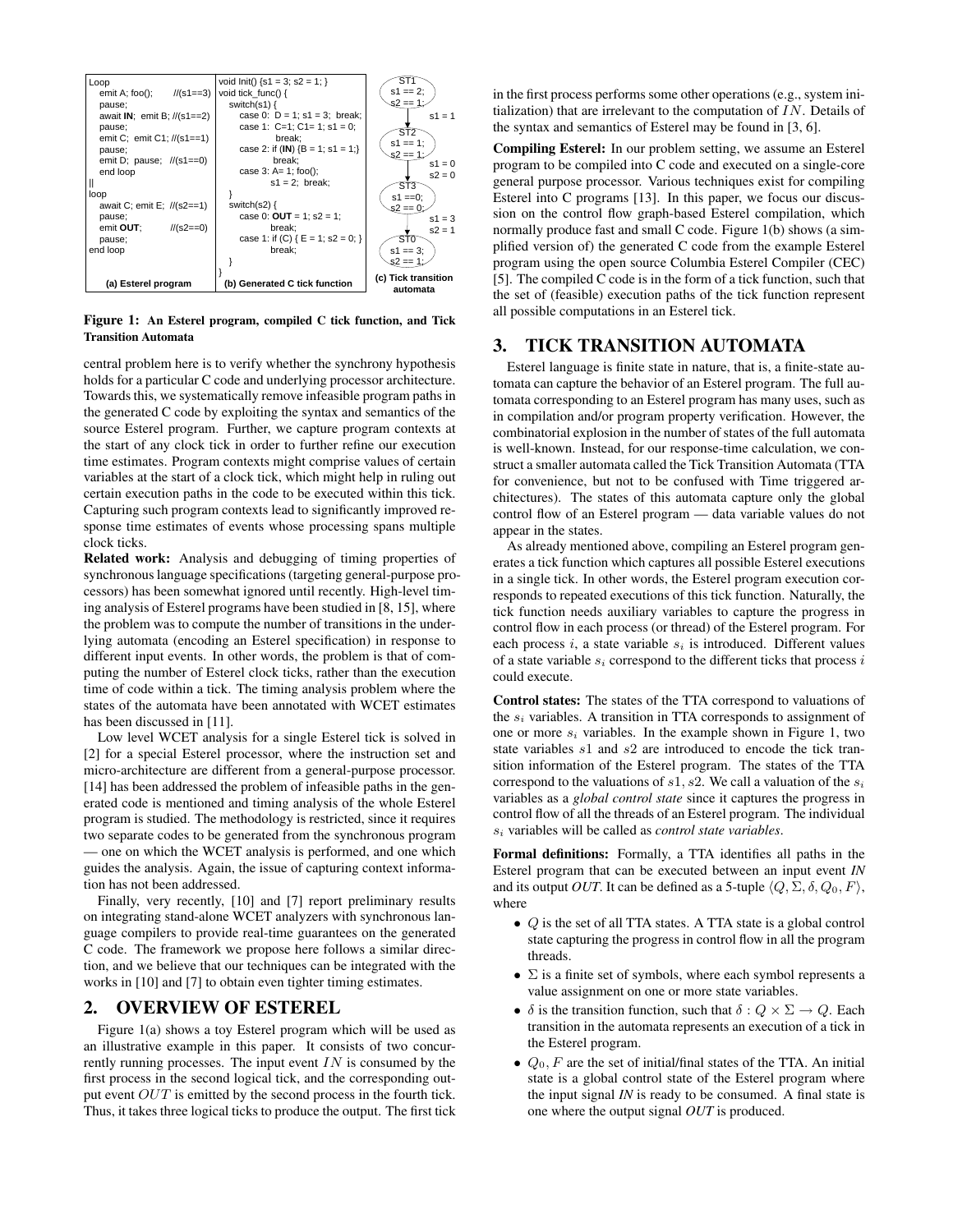

Figure 2: Framework to compute WCET for a single tick

Figure 1(c) shows the TTA between the input event *IN* and its output *OUT* for the example Esterel program and generated C tick function. In between the initial state  $ST1$  and final state  $ST0$ , there is only one possible execution path which consists of three ticks.

#### 4. WCET ESTIMATION

We first describe how to compute WCET of a single Esterel tick in the compiled C program. Then we show how to incorporate program contexts captured by TTA into the analysis to obtain tighter WCET estimate. An overview of the analysis framework is shown in Figure 2.

#### 4.1 WCET of a Single Tick

Since the time required to produce a designated output *OUT* in response to a given input *IN* may involve several ticks, the first step is to tightly bound the Worst-case Execution Time (WCET) of a single tick.

The WCET of any single Esterel tick can be calculated using a static analysis based WCET estimation on the generated C tick function. The generated C code normally contains huge number of infeasible paths that do not correspond to any concrete program execution traces. In order to obtain a tighter estimate, specifically designed infeasible path analysis can be used to effectively exclude infeasible paths from being considered as the WCET path. Readers are referred to [10] for a detailed description of the single tick WCET analysis. Note that such an analysis is context-insensitive, due to the lack of consideration of program states before execution of a particular Esterel tick. In this following discussion, let us refer to this estimate as  $WCEPT_{tf}$ .

### 5. HANDLING PROGRAM CONTEXTS

So far, we have elaborated on the WCET estimation of *any* given tick. Our goal now is to study whether our estimation method is *context-aware*. In other words, we want to estimate the WCET of a tick  $ST_i \rightarrow ST_j$  (where  $ST_i$  and  $ST_j$  are states of the TTA) by considering the program states in which the tick is executed. The program-level context with which  $ST_i \rightarrow ST_j$  is executed is captured by  $ST_i$ . We describe how such context information is integrated into our WCET estimation for a single tick.

As mentioned in the previous section, we assume that each tick between input *IN* and output *OUT* takes time  $WCEPT_{tf}$  (obtained by solving  $ILP_{tf}$ , see Figure 2). However, this clearly leads to a gross over-estimation. To accurately estimate the worst-case response time between *IN* and *OUT*, our first step is to accurately estimate the WCET of each individual tick between *IN* and *OUT*. Thus, we accurately estimate the WCET of each transition in the TTA. This is achieved by generating additional constraints for each specific transition, and integrating them with the tick function's WCET constraints  $ILP_{tf}$  to build a new ILP formulation. This yields an ILP formulation  $ILP_{tick}$  for each tick in the TTA (see Figure 2). Solving  $ILP_{tick}$  will produce the accurate WCET estimate of the specific tick in question.

We now explain how the additional ILP constraints for a specific tick transition  $ST_i \rightarrow ST_j$  are generated. The key difficulty here is that the ILP constraints refer to occurrences of code fragments in the generated C code – they *do not* refer to occurrences of specific ticks at the Esterel program level. Hence, constraints resulting from the occurrence of a specific tick  $ST_i \rightarrow ST_j$  need to be expressed in terms of *occurrences of nodes in the Sequential Control flow graph (SCFG) of the code generated from Esterel.*

Recall that  $ST_i$  and  $ST_j$  correspond to valuations of control state variables  $s_1, \ldots, s_n$  where n is the number of threads in the Esterel program. Now, let the value of a state variable  $s_k$  in  $ST_i$  be  $v$ , and suppose it is assigned to a new value  $v'$  in the tick transition  $ST_i \rightarrow ST_j$ . For each edge  $B \rightarrow B'$  from node B to  $B'$  in the sequential Control Flow Graph (SCFG) of the generated C code, if B contains a test on  $s_k$  and the edge can be taken only when " $s_k! = v$ ", the following ILP constraint is generated:  ${E_{B\rightarrow B'}=0}$ . Here,  $E_{B\rightarrow B'}$  is the number of times control flows through the SCFG edge  $B \to B'$ . These path constraints ensure that the tick execution that corresponds to  $ST_i \rightarrow ST_j$  takes only the SCFG path where " $s_k == v$ " whenever state variable  $s_k$  is tested, for each state variable  $s_k$  in the TTA state  $ST_i$ .

Moreover, there can be multiple outgoing tick transitions from a TTA state  $ST_i$ . Suppose the control state variable  $s_k$  is assigned to a new value  $v'$  (" $v! = v'$ ") in the tick transition  $ST_i \rightarrow ST_j$ . To calculate the WCET for a particular tick from  $ST_i \rightarrow ST_j$ , we simply add ILP constraints to ensure that state variable  $s_k$  is assigned to  $v'$  during the tick execution. Let  $\beta$  be the set of SCFG nodes that contain the assignment " $s_k = v''$ . We set  $\{\sum_{B \in \mathcal{B}} N_B > 0\}$ where  $N_B$  is the execution count of a node  $B \in \overline{B}$ .

#### 6. WCRT ESTIMATION

Our TTA captures all execution paths between the consumption of a given input *IN* and the production of an output *OUT*. Given a TTA and tight WCET values for tick transitions in it, we now need to compute the worst case response time (WCRT) between an input signal *IN* and output signal *OUT*.

Since the execution count of each tick transition is an integer, we employ an Integer Linear Programming (ILP) approach to compute the WCRT. We solve the following ILP optimization problem. This problem uses the WCET values of the individual ticks as constants.

$$
\text{maximize } \sum_{ST_i \to ST_j \in \mathcal{T}} \text{Cnt}_{i,j} \times \text{wcet}'_{i,j}
$$

where  $Cnt_{i,j}$  and  $wcet'_{i,j}$  are the execution count and WCET of tick transition  $ST_i \rightarrow ST_j$  in TTA  $T$ .

The linear constraints on  $Cnt_{i,j}$  are developed from the TTA's control flow. Since we are calculating the WCRT between an input signal and its output, only one of the initial transitions is allowed to take place. This is captured by the constraints

$$
\sum_{ST_i \to ST_j \in T \land ST_i \in Q_0} Cnt_{i,j} = 1
$$

where  $Q_0$  is the set of initial states of TTA  $\mathcal T$ . Furthermore, for each state  $ST_i$  in the TTA, the aggregate execution counts of all incoming tick transitions should be equal to that of the outgoing